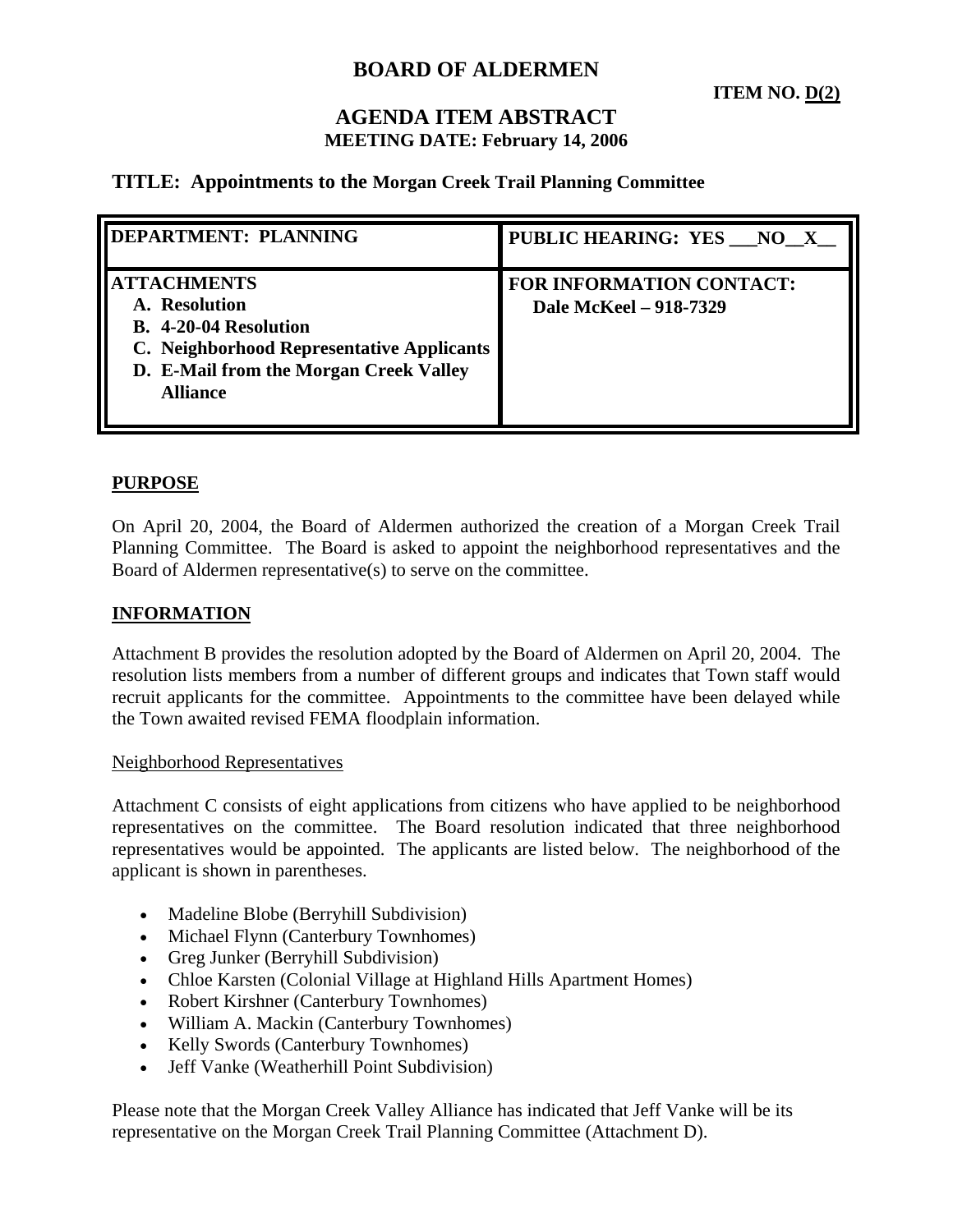#### Board of Aldermen Representatives

The April 20, 2004 resolution indicated that one or more Board of Aldermen members would serve on the trail planning committee and appointed Alex Zaffron to the committee. The Board of Aldermen may wish to consider appointing additional members to the committee.

#### Other Representatives on the Committee

The April 20, 2004 resolution indicated that several other organizations would have representatives on the committee. As indicated below, some of the organizations have already indicated a representative while other organization representatives are pending.

- Planning Board (1): Heidi Paulsen
- Recreation and Parks Commission (1): Pending
- Environmental Advisory Board (1): Neil Flanagan (primary representative); Brian Elderbroom (alternate)
- Transportation Advisory Board (1): Tom High
- Frank Porter Graham School (1): Pending
- Morgan Creek Valley Alliance (1): Jeff Vanke
- Orange County (1): Pending
- Town of Chapel Hill (1): Pending
- OWASA (1): Pending
- University of North Carolina (1): Pending

### BACKGROUND

A greenway trail along Morgan Creek between Smith Level Road and University Lake was envisioned by the 1994 Carrboro Parks and Recreation Master Plan (Attachment B). As development has occurred in the vicinity of Morgan Creek over the past decade, several public access easements adjacent to Morgan Creek have been dedicated to the Town.

Carrboro Vision 2020, adopted in December 2000, includes support for a network of greenways along streams that would serve as nature trails, biking and walking trails, and wildlife corridors. More recently, voters in the November 2004 bond referendum authorized the Town to borrow up to \$4.6 million for construction of sidewalks and greenway trails, including funding for a greenway trail along Morgan Creek.

Through the Durham-Chapel Hill-Carrboro Metropolitan Planning Organization (DCHC MPO), the Town has secured funding for greenway trail projects over the next several years using STP-DA (Surface Transportation Program - Direct Attributable) funds. These funds include \$40,000 for design and \$480,000 for construction of a trail along Morgan Creek. The use of these funds requires a 20 percent match from the Town.